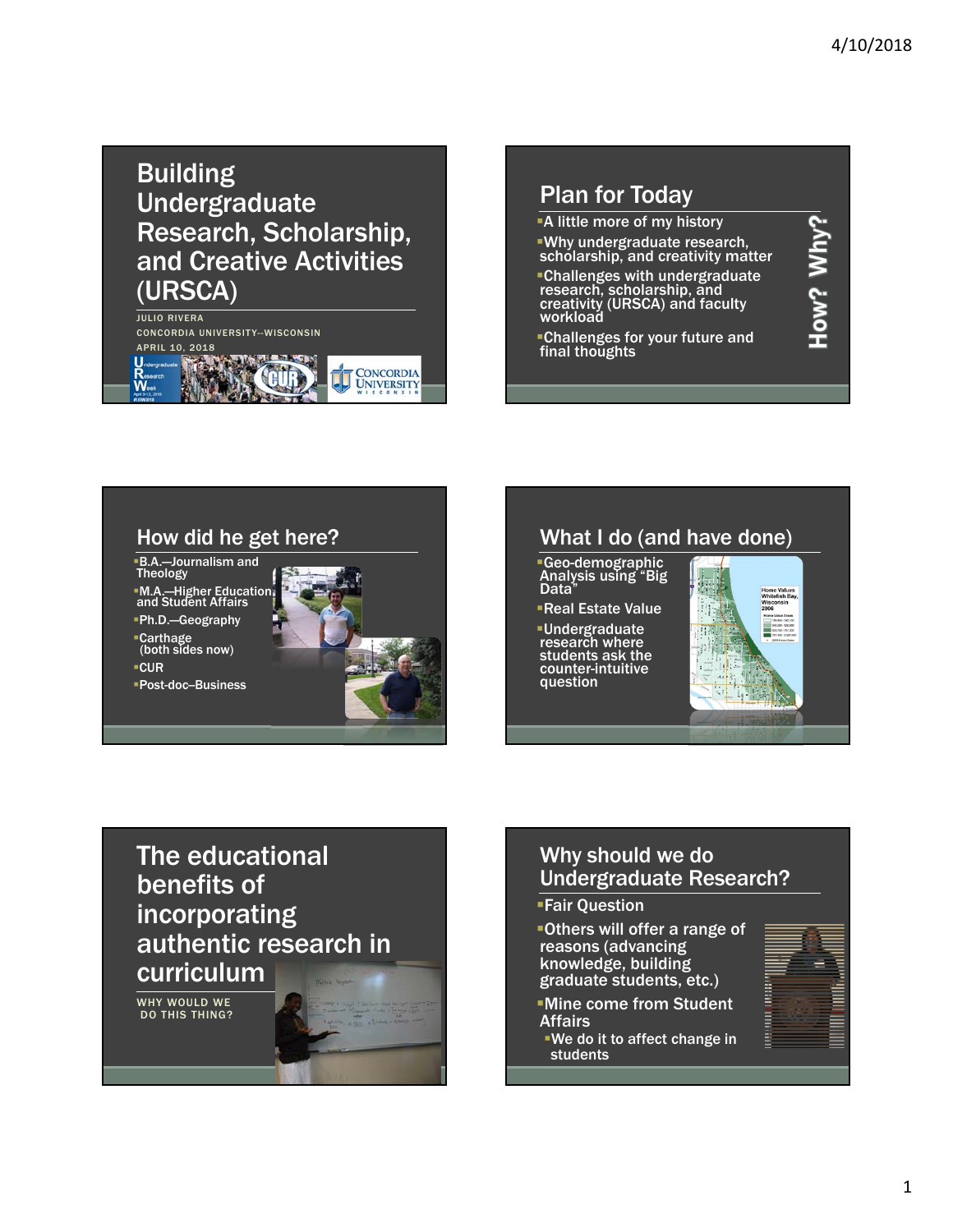## Research is Good for **Students**

High Impact Practice

Biggest Impacts

**1st Generation Students** 

Underrepresented Groups

 $\blacksquare$ 1st and 2<sup>nd</sup> year students



## $\frac{AA}{C}$ High Impact Practices

First Year Seminars and Experiences Common Intellectual Experiences

Learning Communities Writing Intensive Courses

Collaborative Projects

#### Internships Capstone Courses and Projects

Community Based Learning/Service Learning

 Undergraduate Research Diversity/Global Learning

Liberal Education CAmerica's Promise

#### High Impact Practices (HIPs beyond trendy and cliché

Deep Learning

Higher Grades Student Development

 Intellectual Development "Authentic Learning"



Apprenticeship in learning how to learn Transferable knowledge

Among all the good things we do for students HIPs are the most profound



No single remedy can accomplish Intellectual Development

this



# Change in my Thinking

All these years in the intellectual development camp (still haven't left)

**Finally joined the** Education and Identity camp (Chickering)



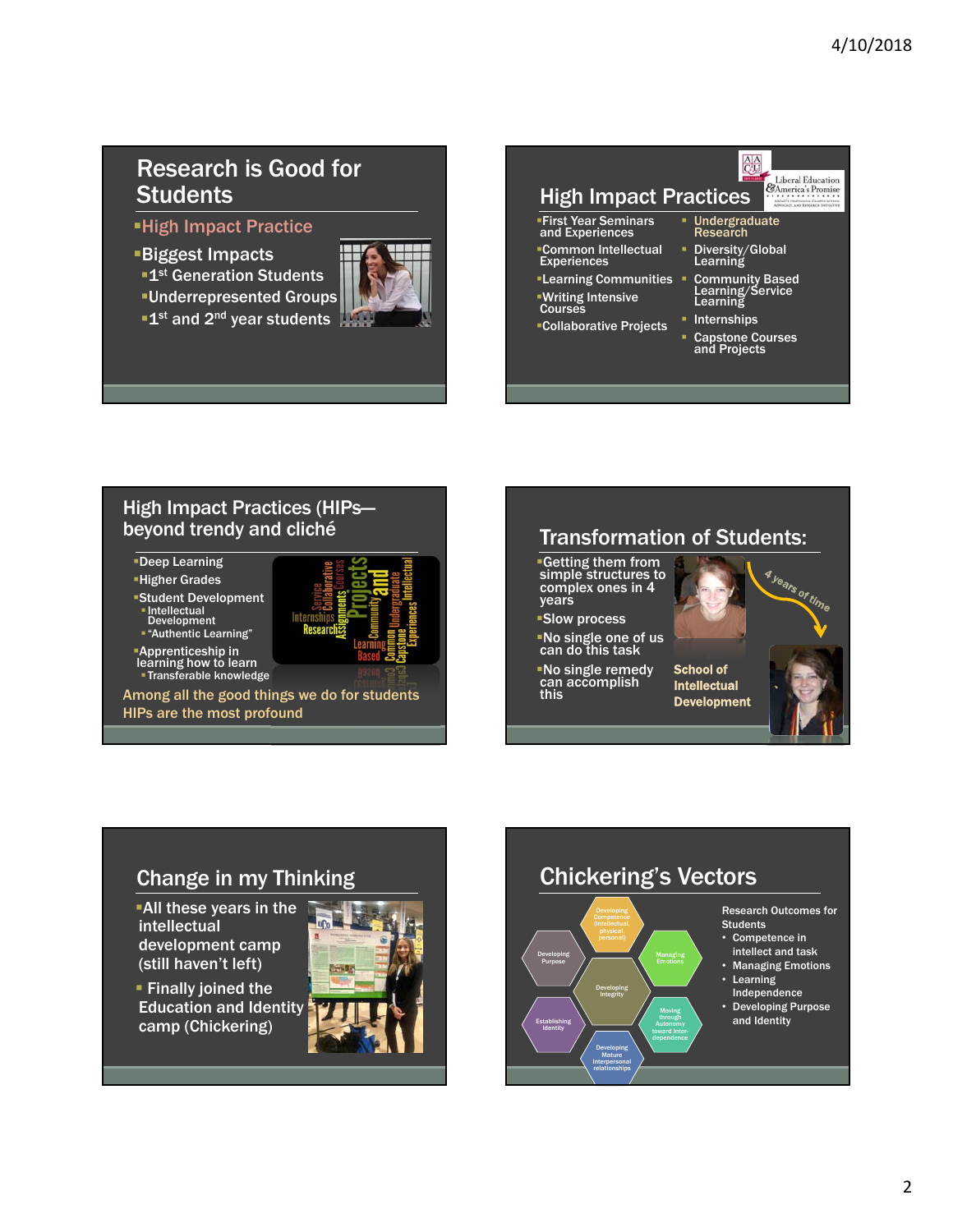# We are out to affect students

**-Intellectual** development for sure

- Psychosocial
- Developing Competence (physical,
- intellectual, interpersonal)
- Managing Emotions (anxiety, failure, success)
- Autonomy to Independence (problem solving, initative)

What are the developmental outcomes you want for students?



# All Well and Good, but. . .

THE IMPACT IS HIGH, BUT THE RANGE IS LIMITED—OUR LOAD IS HEAVY

# Yes-Limited impact for just a few

- Needs to expand beyond our "elite" students to the pedestrian level
- Needs to be woven into the curriculum.
- What would that look like?
- What if you built an undergraduate research curriculum that looked like this?

Revising existing courses to include scaffolded undergraduate research projects

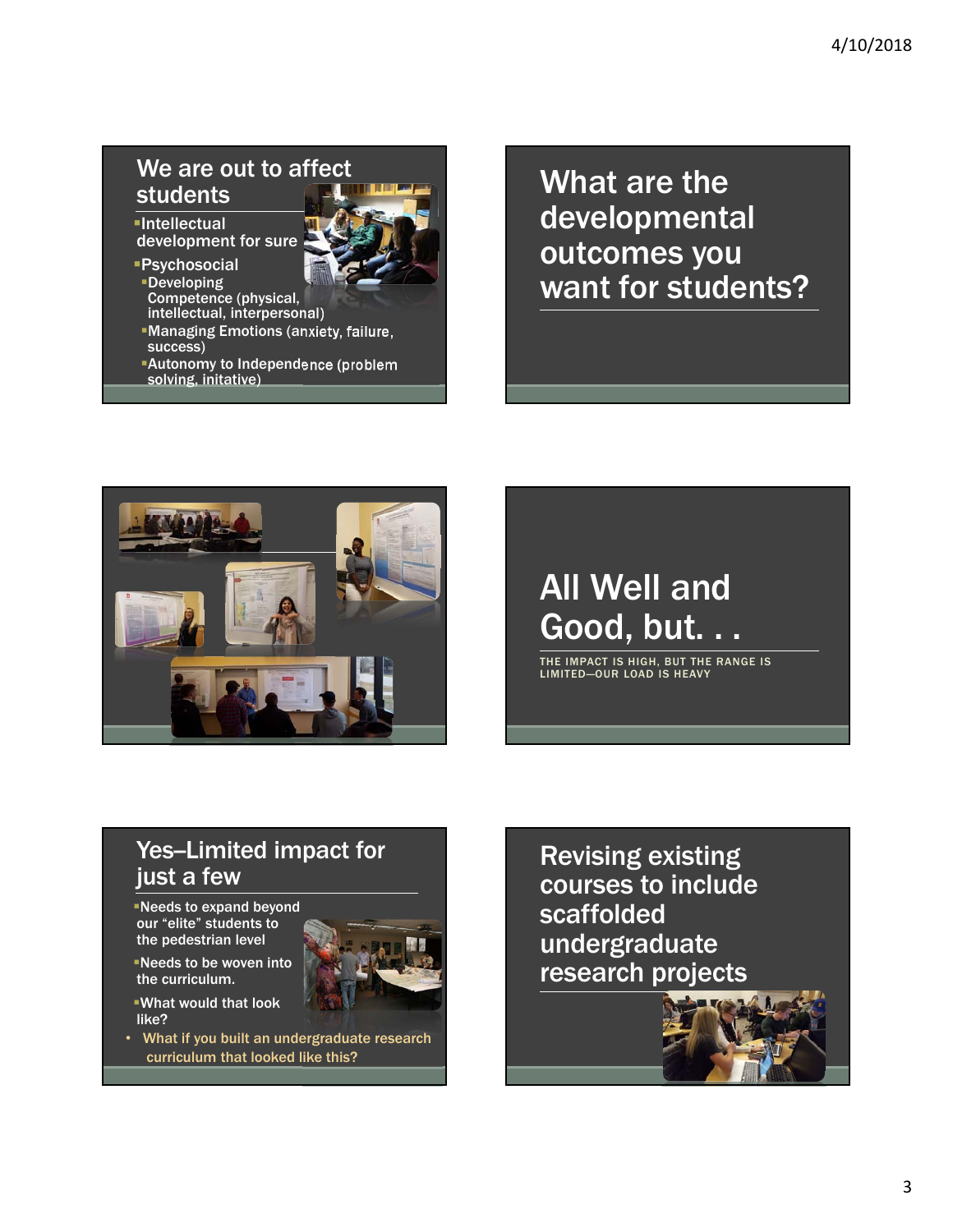### So What are we talking about?

Undergraduate Research, Scholarship and Creative Activity is an inquiry, investigation, or creative work conducted by an undergraduate student that makes an original, intellectual, or creative contribution to the discipline.

# Process is the key idea

**CUR and the larger URSCA** movement is focused on more than just the final output (although important)—the entire process of development is the focus.

# Research-rich curriculum

The prevailing thought is that research is woven into the curriculum (Malachowski & Osborn) Expands opportunities for students Reexamines the idea of faculty load/work

Builds out of work from NSF and HHMI grants



### **Scaffolding**



 Scaffolding is a metaphor<sup>1</sup> borrowed from building construction to indicate supports provided early in a process—and gradually removed as progress is made

## Scaffolding for what?

- Senior Capstone/Thesis?
- Independent Research Projects?
- Summer Research?
- External Research?

Just because?



# Thinking about models

NO NEED TO BE LIKE THE NATURAL SCIENTISTS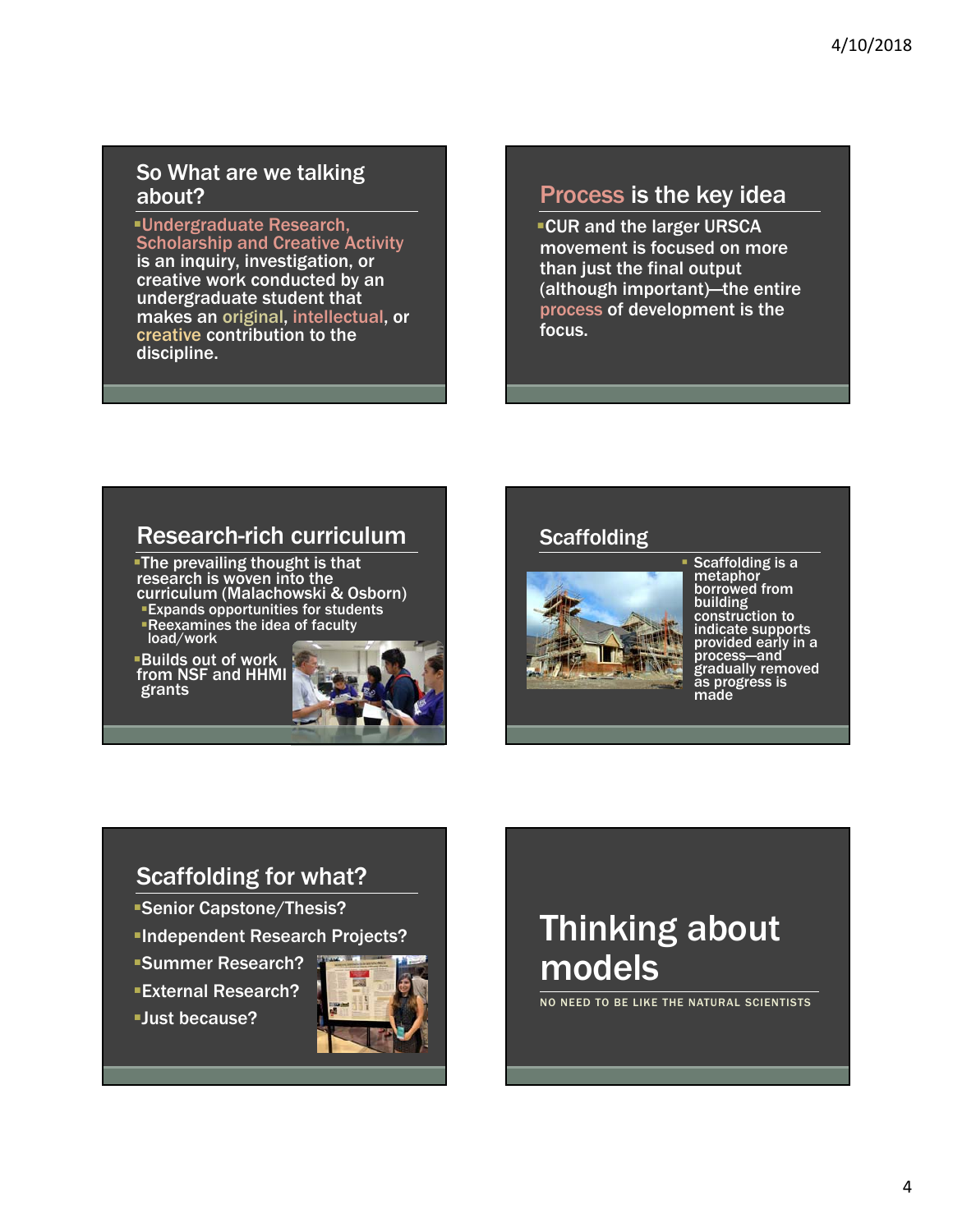

| Beckman and Hensel 2009<br>Consider a set of continuums as possible |  |                               |  |  |  |  |
|---------------------------------------------------------------------|--|-------------------------------|--|--|--|--|
| Student, process centered                                           |  | Outcome, product<br>centered  |  |  |  |  |
| Student initiated                                                   |  | <b>Faculty initiated</b>      |  |  |  |  |
| All students                                                        |  | <b>Honors students</b>        |  |  |  |  |
| Curriculum based                                                    |  | Co-curricular<br>fellowships  |  |  |  |  |
| Collaborative                                                       |  | Individual                    |  |  |  |  |
| Original to the student                                             |  | Original to the<br>discipline |  |  |  |  |
| Multi-or interdisciplinary                                          |  | ← Discipline based            |  |  |  |  |
| Campus/community audience                                           |  | + Professional<br>audience    |  |  |  |  |



| RSD                                                                                                                                                                                                                              | <b>Extent of Students' Autonomy</b>                                                                                                                                                                            |                                                                                                                                                                                                                                            |                                                                                                                                                                                                                                                         |                                                                                                                                                                                                                       |                                                                                                                                                                                                                                      |  |  |  |
|----------------------------------------------------------------------------------------------------------------------------------------------------------------------------------------------------------------------------------|----------------------------------------------------------------------------------------------------------------------------------------------------------------------------------------------------------------|--------------------------------------------------------------------------------------------------------------------------------------------------------------------------------------------------------------------------------------------|---------------------------------------------------------------------------------------------------------------------------------------------------------------------------------------------------------------------------------------------------------|-----------------------------------------------------------------------------------------------------------------------------------------------------------------------------------------------------------------------|--------------------------------------------------------------------------------------------------------------------------------------------------------------------------------------------------------------------------------------|--|--|--|
|                                                                                                                                                                                                                                  | <b>Lovel 1 (Prescribed Research)</b>                                                                                                                                                                           | Lovel 2 (Bearings) Researchs                                                                                                                                                                                                               | <b>Level 3 (Scaffolded Research)</b>                                                                                                                                                                                                                    | Laves & Clitudent archaeod                                                                                                                                                                                            | Laves & (Open Research)                                                                                                                                                                                                              |  |  |  |
| <b>Rhd /working he d'inmarkhent led</b><br>and "retailed P.T.Stop expenditure and must data<br>province and a figures of Female &<br>school students.                                                                            | <b>Safe of the Second Lease Services</b> and<br>Produking Trans a durator prompt<br>shared research                                                                                                            | <b>Rendell bits of he awarded</b><br>dischool from aducator charme<br><b>Crasset Houses</b>                                                                                                                                                | <b>Scattubbe placed by aducator</b><br>shape student independent<br><b>Manager</b>                                                                                                                                                                      | <b>Researchi</b><br><b>Ruderic Industry the language</b><br>and film is guided by the<br><b>STATISTICS</b>                                                                                                            | <b>Students research within self-</b><br>deleroned publices that are in<br>accord with discipline or context                                                                                                                         |  |  |  |
| <b>A. Embark &amp; Clarify</b><br>Respond to or initials researchy<br>and starily or determine what<br>knowledge is negated, heading<br>ethosiloutural and socialisem<br>considerations.                                         | <b>Financial to commendance artists</b><br>explicitly liters a citizent majory<br>Jet a provided enumber specialty<br>to chefy superiors, home,<br>according to and expectations.                              | Responsible constructions<br>was not by and maked in a climat<br><b>PAGE: Choose from an enter</b><br>previous program to planty<br>saidors, tems, responsive and<br><b>CONTRACTOR</b>                                                     | <b><i><u>Respond to questions/lasted</u></i></b><br>prerelation a closel reary.<br><b>Document Promot in Administration of provident</b><br>situatures or approaches to cheft<br>questions, terms, requirements and<br>experience.                      | <b>Cannon contemporal</b><br><b>CONFIDENT Partner Intro-</b><br>shortcred publisher?                                                                                                                                  | <b><i><u>Termals assistances</u></i></b><br><b>Publishers based on significant</b><br>superhist and the sture?                                                                                                                       |  |  |  |
| <b>S. Find &amp; Cenerale</b><br>First and parente resoled<br>information/data using<br>appropriate methodology                                                                                                                  | Collect and closed mountain<br><b>Hartolin or deta carrolla</b><br>proportional mathematically from a<br><b>Photo Great securities of which the</b><br><b>Manhood chases at abandoned and</b>                  | Collect and named required<br>eturnationizata usro a prescritar<br>hartware, han presented<br>source/s in erfects the informations'<br><b>Sala in not clearly availant</b>                                                                 | <b><i><u>Collect British Will Selected</u></i></b><br>educationships from self-asterbal<br>tehering three gries and reform<br>prescribed methodologies                                                                                                  | <b>Colorado apenti concerto quello degeneramento</b><br>domatori dala from addissimissi<br>shares improve an appropriate<br>and technique freezed art settlement<br><b>Linking</b>                                    | Collect and record self-beneficiant<br>internationalists from self-untarian<br>Visitors, character or devising an-<br>Australiane methodology with audi                                                                              |  |  |  |
| c. Evaluate & Reflect<br>Determine and orthogo the degree between and manage process carry<br>of credibility of selected accross.<br>information and of date personated<br>and tellect on the testants.<br>processes used.       | <b>Contrainer in American contrains with</b><br>writing prescribed coloria.                                                                                                                                    | Englished Informationships and<br>prior annung yang te art no tushe<br>given unless.                                                                                                                                                       | Evaluate information/data and<br>enjury primers using bitterial<br>sisted to the sime of the impulne.<br><b>Reflect insightfully to improve part</b><br>processors used                                                                                 | <b>Evelyes informations and the</b><br><b>Philadelphia Sandala (California)</b><br>any of amount chin<br><b>Mysticsed withon shruthand</b><br>policings. Reflect meantshake to:<br>refire officers processes.         | Evaluate informationship and<br>mosty present typewell stress<br>will generated crimin breed on<br>experience, experitue and fire.<br><b>Harakas Rahot escribium</b><br>www.alters.programs                                          |  |  |  |
| d. Organiza & Hanage<br>Organise information and data to<br>recent cellures and Exerces: and<br>manage basins and research.<br>processes.                                                                                        | <b>Diserse informationships comp</b><br>prescribed structure. Manage treat<br><b><i><u><u><b>DESCRIPTION AND RESIDENTS</b></u></u></i></b>                                                                     | Digestes informationships using a<br>duce of given structures. Mensue<br>a interacce selects has alternative-<br>partners in                                                                                                               | Diseries Information that saints!<br>account and at unusures. Manage-<br>and classroomed monographs with<br>multiple providing performant.                                                                                                              | <b>Disease informationships carry</b><br><b>Buttern determined shuttures, and</b><br><b>Intract the processes</b> selled the<br>perempters set by the pursetions.                                                     | Drawing Information (days)<br>student-determined structures and<br><b>Haraconart of processes</b>                                                                                                                                    |  |  |  |
| 4. Analyse & Sunthesize<br>Analysa Information Malia<br>orticals and surfreshe new<br>knowledge to produce collensit<br>industrial/heart understandings                                                                          | <b>Analyze and surdivision</b><br><b>Montakerchais to reproduce</b><br>modification in additional production<br><b>Servany.</b> "And announced quantitive<br>of clarification is consist-                      | <b>Analysis and Lindhams</b><br>Information (data for neuropensity)<br>Annaling Areanimities in standard<br><b><i><u><u><b>Advisory State Advisory</b></u></u></i></b><br><b>Installation in advised amending</b><br><b>fun t'a newch"</b> | <b>Analysis and sunthanized</b><br>informativistate to construct<br>arranged broadedge "Aut<br>sponsor, researchable questions.<br>hesed on one understanding!                                                                                          | <b>Indirect and create</b><br>retrievatorchata to fit enougakias<br>pays stated by others.                                                                                                                            | <b>Analysis and Steam</b><br>internation/data in 12 an.men.<br>stertified pack in extent<br><b>Impoundant</b>                                                                                                                        |  |  |  |
| f. Communicate & Apply ethically<br>Virtus, present and perform the<br>processes, understandings and<br>applications of the research, and<br>respond to healthest, assumpting 1<br>for which lended and cultural<br>(ESC) league | das manti for terzonos ant<br>product that if games his democraticals<br>indentiately for technic basical<br>as autonom Apply to a smiler<br>circles the interesting developed<br>lates prempts on ESC raises. | the world discipline specific<br>language and prescribed game to:<br>Amongrape unterstanding from a<br>wated perspective and for a<br>specified audience. Apply to<br><b>Chest colors for interiors</b><br>tend Spach ESC move             | der discoltre-specific tenguage and<br>person to demonstrate substants<br>understanding by a specified<br>audience, Apply the Animalistan<br>benefits and his divertee contentle.<br>Specify ESC Insura in Infiniting<br>producting and parents require | Jae darpine-specific language<br>and perhaps to address page of a<br>suff astronod analysis in Faulty<br>Personalizate The American pro-<br>Personalizate is a different contact:<br>toke and specify \$300 league in | <b>Site sportprists lenguage and</b><br>gerna to adarel the knowledge of a<br>inerge of automotive Pasts.<br>Presidents the Annuality<br>detentioned by tradition contents.<br>Prote and specify CIV, lesses that<br>private bringly |  |  |  |

## Elements of a Research Rich Curriculum

- Early and frequent exposure to research opportunities
- Searching, reading, evaluating the literature
- Articulating appropriate research questions with an understanding of context
- Designing and executing experimental approaches to a research question
- Employing appropriate instrumentation and techniques

Wenzel & Karukstis

# Elements of a Research Rich Curriculum

- Critically interpreting data and utilizing data in iterative ways to devise new questions or experiments
- Solving problems as they arise during an investigation
- Appreciation of ethical, environmental, and safety issues
- Collection, assessment, and communication of data
- Communicating clearly the nature of the work and its significance

Wenzel & Karukstis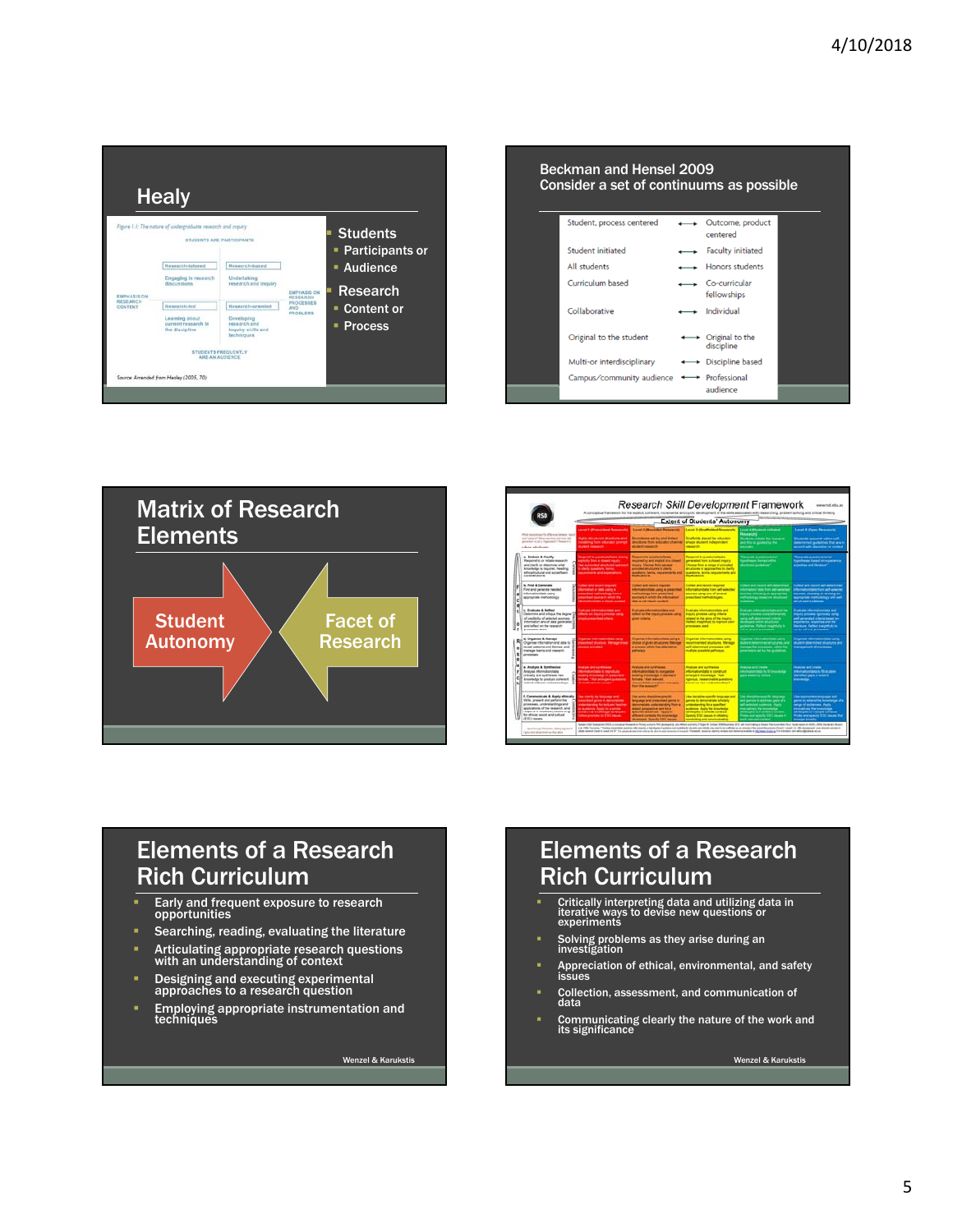## Places for Experiences

Adding or revising inquiry-based assignments

Creating new research-intensive courses

Redesigning an entire program to create a research-supportive, inquirybased curriculum

(Discipline/Department, General Education, Multidisciplinary)

## Places for Experiences

Research connected with practicum/internship experience

- Field observations based on particular theory or in comparison to "best practices"
- Community-based research
- Business Research

#### Places for Undergraduate Research in the Curriculum

- Archival research
- Policy analyses
- Program evaluation
- Case studies
- Oral histories
- Secondary Data Analysis (Big Data)
- Problem-focused research **- Literature review /**

**Public scholarship** 

- Scholarship of
- grant writing
- teaching and learning

#### Embedding Examples

- Building a Literature Review
- Research/Grant Proposal
- Formal Research/scholarship with product
- Research Proposal
- Literature Reviews
- Stats as Embedded Research
- Business Research as Creative Activity

#### What are your goals and how do you want to get there

- Capstone Project or Thesis?
- **Increasing Capacity for UR**
- Courses with Research Outcomes
- Research Internships
- Creativity Projects (URSCA)
- Literature Review or Research Proposal?
- Summer Program

### Practicing what I preach

#### Embedded

- Undergraduate Research (Statistics—happy to share anything from this) Teaching Partner and I expect real change next year
- Marketing Plan in Marketing Principles
- New Market Research Class

#### **Allio Rivers** So my research students gave me candy<br>vesterday. @CURinAction



 $\alpha_2 = \alpha_3 = \alpha$